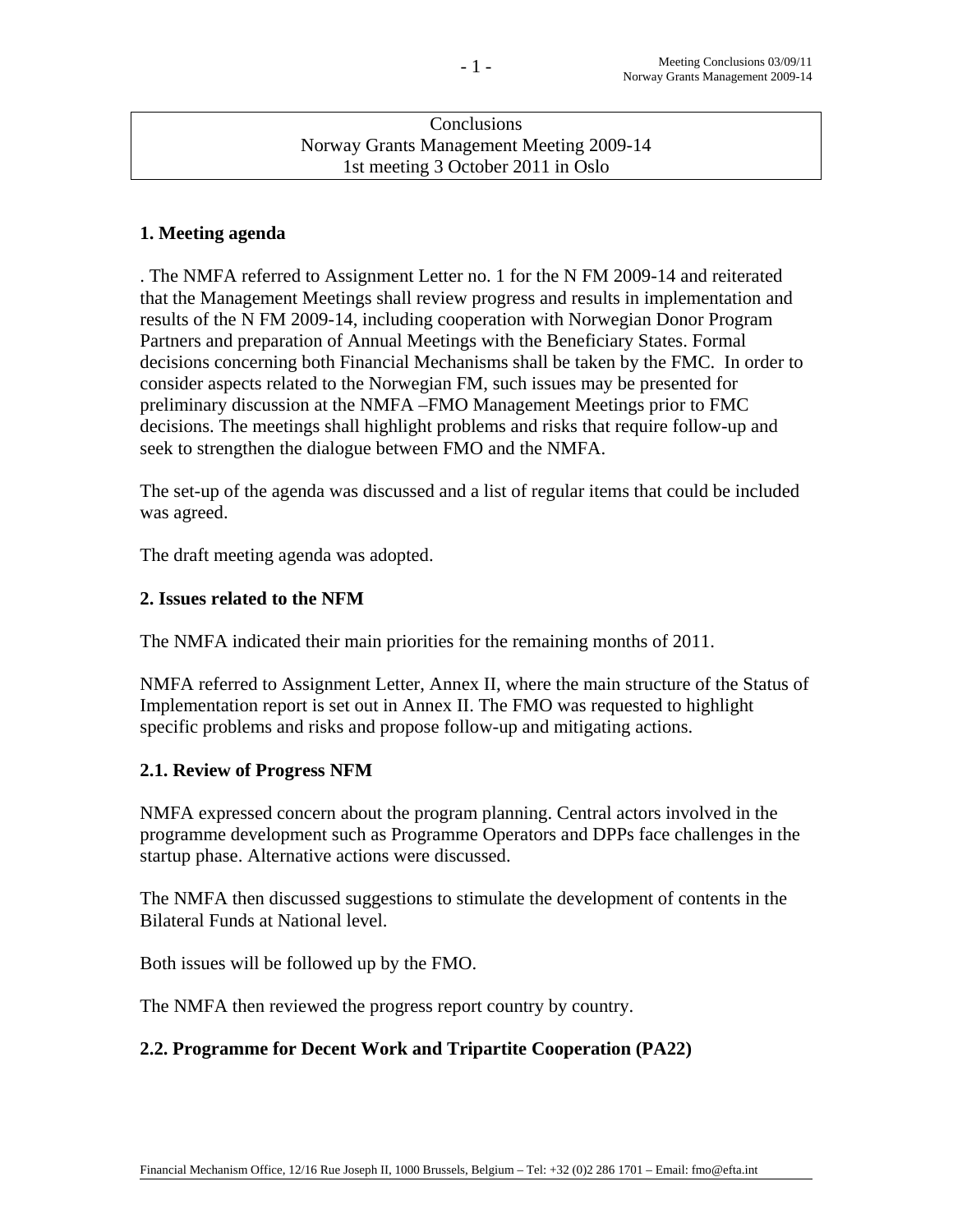The FMO presented its assessment of the programme proposal received from the Programme Operator Innovation Norway (IN). The FMO recommended approval under a number of conditions.

NMFA agreed that the programme proposal shall be submitted for formal approval with the recommended conditions from the FMO and requested the FMO to proceed with the preparation of the Implementation Agreement.

# **3. Issues related to both FMs**

# **3.1. Template for Progress Reports**

This item was discussed under item 2.

## **3.2. Risk Management**

The NMFA has decided to contract Ernst & Young to carry out an assessment of the total risk management set up for the FMs 2009-2014.

The FMO will present an assessment of risks related to country level management in the next Norway Grants Management meeting.

## **3.3. Bilateral funds**

The FMO presented three recommendations for simplification of the regulation related to bilateral funds at national and programme level.

The NMFA agreed to broaden the scope of the Regulation Article 3.5.

The NMFA agreed to merge the two funds described in the Regulation Article 3.6, broaden the scope to all activities mentioned in Article 7.7 and allow potential Donor Project Partners to access the seed money.

Allowing for a lower cap on the bilateral fund at programme level for programmes above a certain size was not agreed by the NMFA.

## **3.4 Annual Meetings**

The FMO presented an updated overview of Annual Meetings and the dates were discussed.

#### **4. Other issues**

The final Status Report 2011 was briefly presented by the FMO.

A Focal Point workshop is planned for 8 December 2011